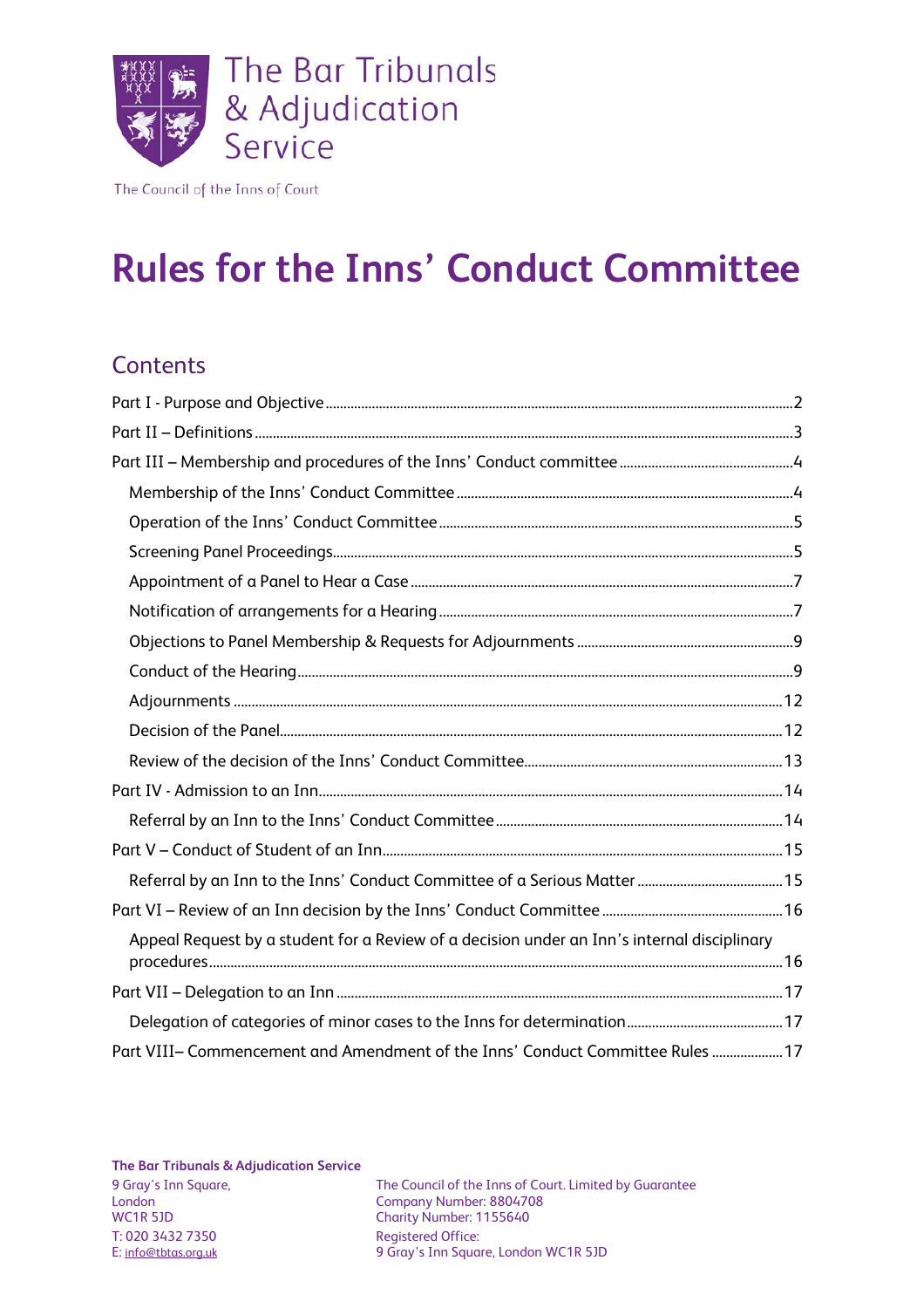### <span id="page-1-0"></span>**PART I - PURPOSE AND OBJECTIVE**

- 1. These Rules, which shall be referred to as the Inns' Conduct Committee Rules, provide the terms under which the Inns' Conduct Committee will operate in determining whether an Inn of Court should refuse to admit an applicant for admission, or expel or refuse to Call a student to the Bar.
- 2. These Rules should be read in conjunction with relevant sections of the Bar Training Rules, which are contained in the Bar Standards Board Handbook ("the Handbook"), in Part 4, Section B.
- 3. The function of the Inns' Conduct Committee is:
	- (a) To determine any question whether an applicant for admission to an Inn is a fit and proper person to become a practising barrister;
	- (b) To determine whether, in the case of a Student member of an Inn, a Serious Matter (within the meaning of the Bar Training Rules (the BTR)) has been proved; and if so, what sanction it is appropriate to impose
	- (c) To hear and finally determine appeals from determinations by a student's Inn of minor internal disciplinary matters against that student in accordance with rQ106 of the Handbook.
- 4. To be eligible for admission to an Inn or Call to the Bar, a person must be a fit and proper person to become a practising barrister.
- 5. The Inns' Conduct Committee and the four Inns of Court will ensure that all existing and potential members receive consideration appropriate to their needs. There is a commitment to the elimination of unlawful or unfair discrimination on the grounds of sex, race, sex reassignment, disability, ethnic and national origin, nationality, sexual orientation, marital status, responsibility for dependants, religion or belief or age. The Inns' Conduct Committee recognises that it is the intention of the four Inns of Court that membership of the Inns should reflect the diversity of society. The Inns' Conduct Committee and all the Inns have a responsibility to apply the principles of this statement in their dealings with others both internally and externally.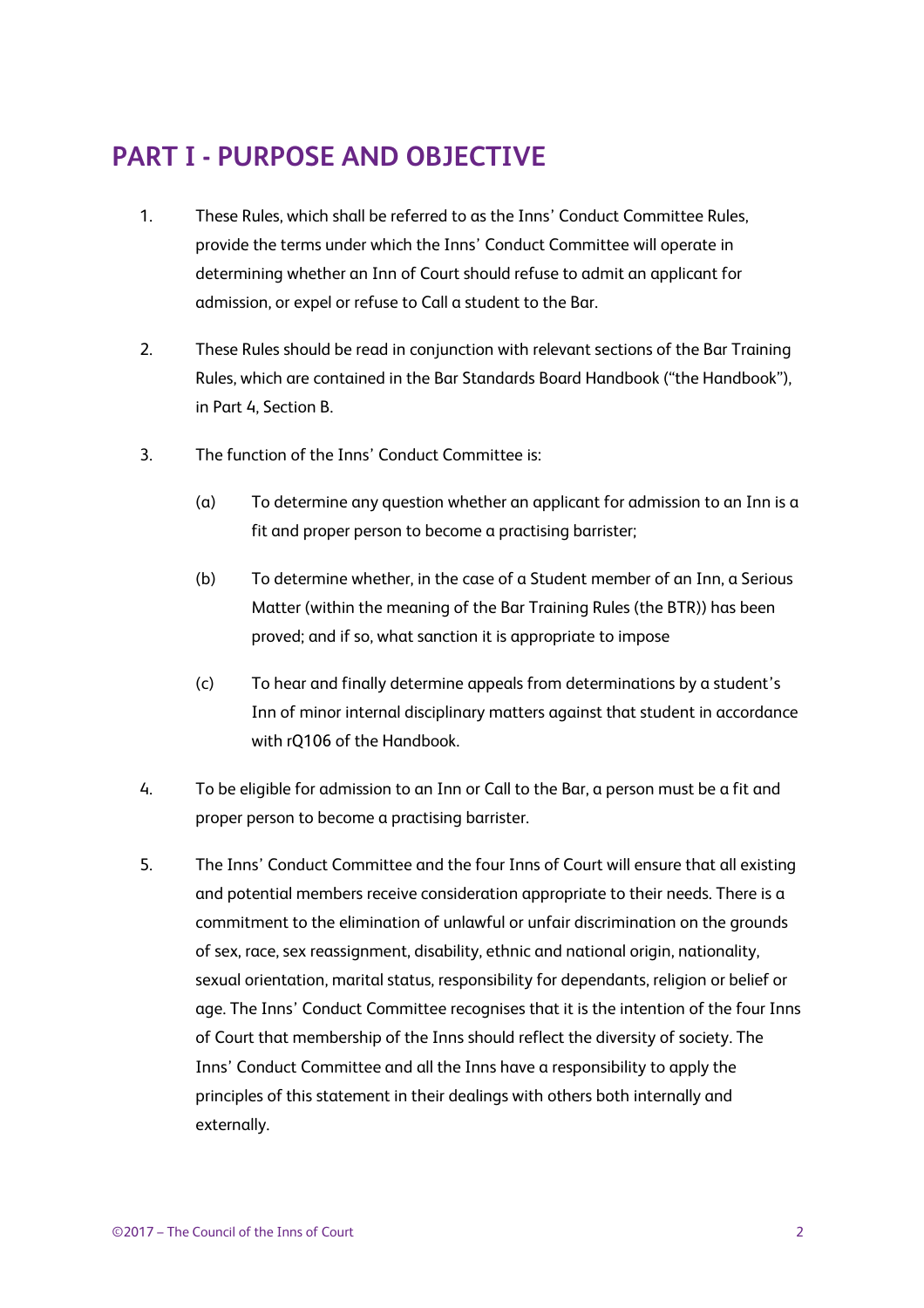### <span id="page-2-0"></span>**PART II – DEFINITIONS**

#### 6. In these Rules, the following terms have the following meanings:

"Admission to an Inn", "Admission Declaration", "Bankruptcy Order", "Criminal Offence", "Call Declaration", "Call to the Bar", "pending Criminal Proceedings", "Directors Disqualification Order", "Inn", "Council of the Inns of Court" ("COIC"), and "Serious Matter" are as defined in Part 6 of the Handbook.

"Applicant" shall include persons granted exemptions from training requirements under Part B7 of the Bar Training Rules and former members of an Inn seeking readmission.

"Student" means a person who has been admitted to an Inn and remains a member of the Inn but has not been called to the Bar.

"BTAS" is the Bar Tribunals and Adjudication Service.

"Fit and proper person to become a practising barrister" is as defined in rQ9 of the Handbook.

"Screening Panel" is a panel of persons which considers whether referrals to the Inns' Conduct Committee should be referred to a Hearing Panel for determination or returned to the referring Inn and is constituted in accordance with Rule 15.

"Hearing Panel" is a panel that hears matters that are to be determined by the Inns' Conduct Committee, made up of persons appointed in accordance with these Rules either by the Inns' Conduct Committee or by the Tribunal Appointments Body further to any delegation under Rule 14.

The "Tribunals Appointment Body" is a body appointed by COIC in order to (i) vet the applications of those people who wish to be members of the panel of persons hearing matters under these Rules and (ii) certifies that those they select to the panels are fit and properly qualified to conduct the business for which they have been selected.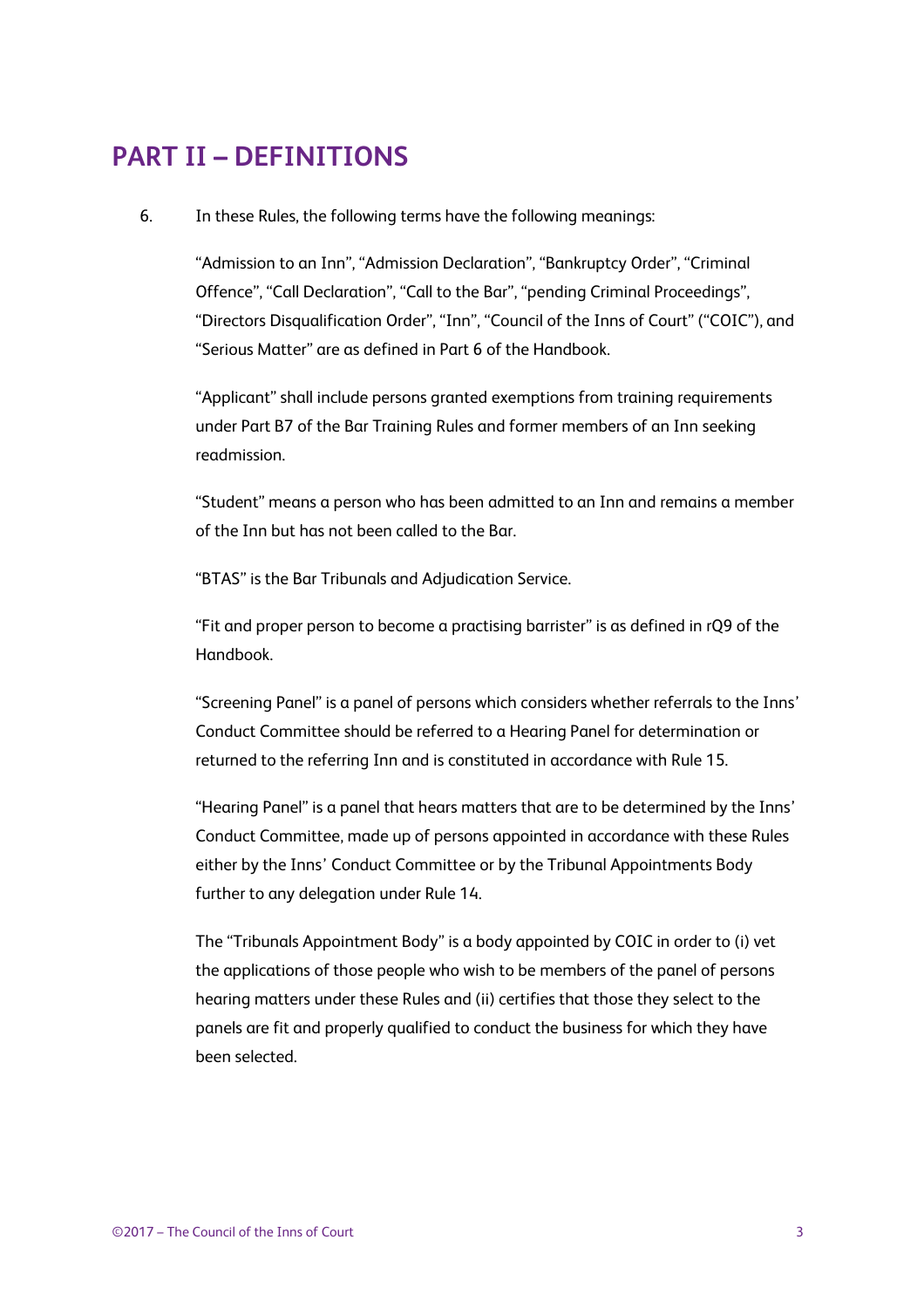## <span id="page-3-0"></span>**PART III – MEMBERSHIP AND PROCEDURES OF THE INNS' CONDUCT COMMITTEE**

#### <span id="page-3-1"></span>**Membership of the Inns' Conduct Committee**

- 7. The Inns' Conduct Committee shall have the following members:
	- (a) a Chair, selected by the Tribunals Appointments Body and appointed by the President
	- (b) Two Vice-Chairs (one barrister and one lay representative), selected by the Tribunals Appointments Body and appointed by the President
	- (c) Four barrister members, one selected by each of the Inns from those appointed by the Tribunals Appointments Body
	- (d) Two lay members, selected by the Tribunals Appointment Body from amongst those appointed by the Tribunals Appointments Body

No person shall be a member of the Inns' Conduct Committee if they are a member of the Bar Council or of any of its committees or a member of the Bar Standards Board or of any of its committees

- 8. Each member of the Inns' Conduct Committee (other than the Chair and Vice Chairs) shall serve for a term of up to 4 years and shall thereafter be eligible for reappointment for a further period of up to 4 years subject to their continuing appointment by the Tribunals Appointments Body.
- 9. The Chair and Vice-Chairs shall serve for up to 4 years from the date on which s/he takes office and shall thereafter be eligible for re-nomination for a further term of up to 4 years, without reference to any previous membership of the Inns' Conduct Committee.
- 10. The Bar Tribunal and Adjudication Service shall make arrangements for secretariat support to be provided to the Inns' Conduct Committee and any panels appointed for the purpose of these Rules.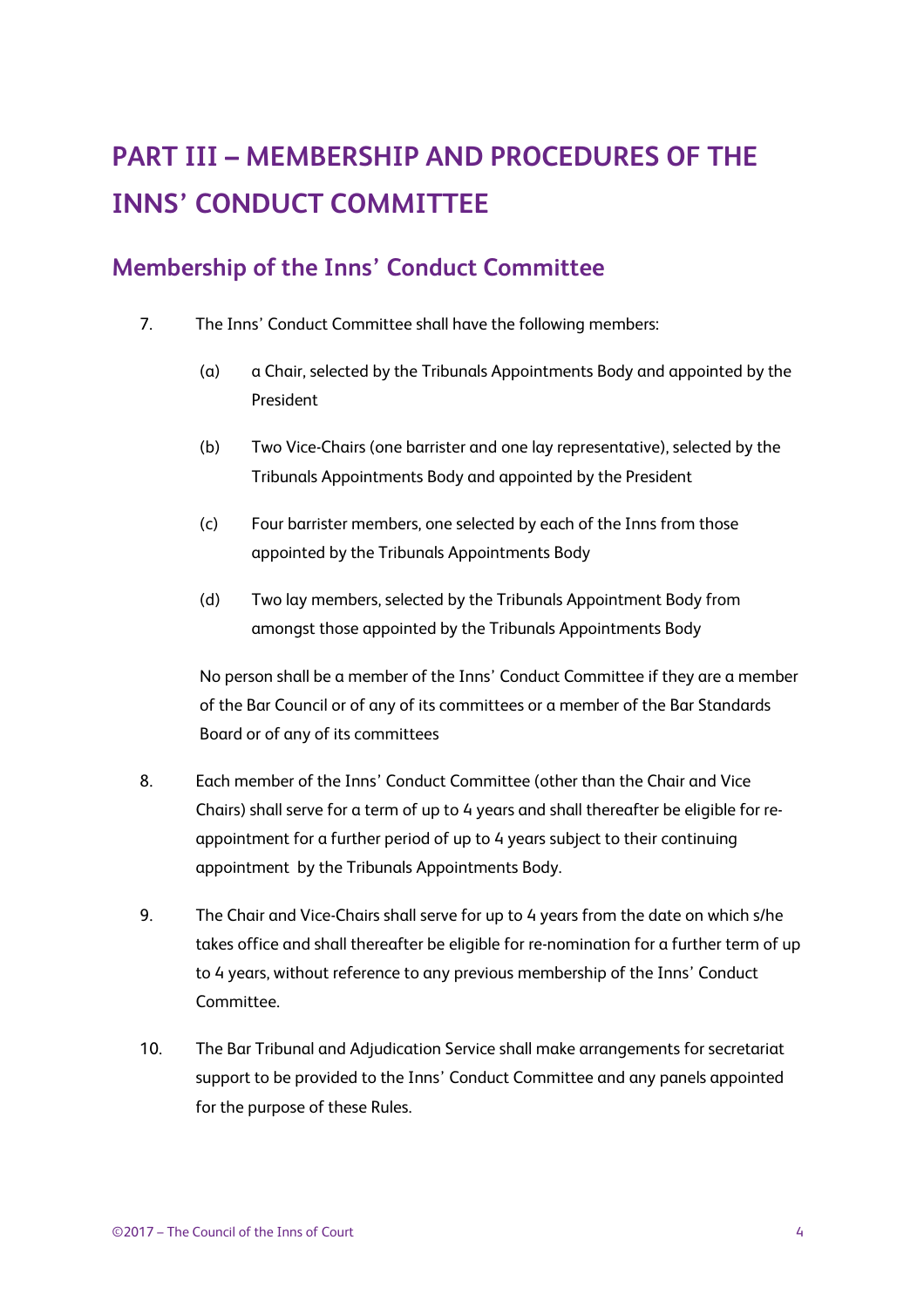### <span id="page-4-0"></span>**Operation of the Inns' Conduct Committee**

- 11. The Inns' Conduct Committee may meet as a full committee to consider matters of general policy or process.
- 12. The Inns' Conduct Committee will:
	- (a) follow any guidance issued by the Bar Standards Board under rQ127.1 of the Handbook; and
	- (b) respond to any request from the Bar Standards Board for information under rQ127.2 of the Handbook.
- 13. The Inns' Conduct Committee will report in writing annually to COIC on its performance.
- 14. In accordance with rQ129 of the BSB's Handbook the Inns' Conduct Committee may delegate its powers and functions in relation to:
	- (a) whether an applicant is a fit and proper person to be a practising barrister to a Hearing Panel constituted of persons selected by the Chair of the Inns' Conduct Committee from the persons appointed for this purpose by the Tribunal Appointments Body;
	- (b) the determination of whether a Serious Matter is proved and decisions in accordance with rQ109 of the BSB's Handbook to a Hearing Panel constituted of persons selected by the Chair of the Inns' Conduct Committee, from the persons appointed for this purpose by the Tribunal Appointments Body;
	- (c) appeals by a student from a decision of an Inn under its internal disciplinary procedure to a Hearing Panel constituted of persons selected by the Chair of the Inns' Conduct Committee from the persons appointed for this purpose by the Tribunal Appointments Body.

#### <span id="page-4-1"></span>**Screening Panel Proceedings**

15. The handling by the Inns' Conduct Committee of any case involving an applicant/student referred to it by an Inn shall be determined by a Screening Panel who will consider documentation from the Inn about the applicant/student. The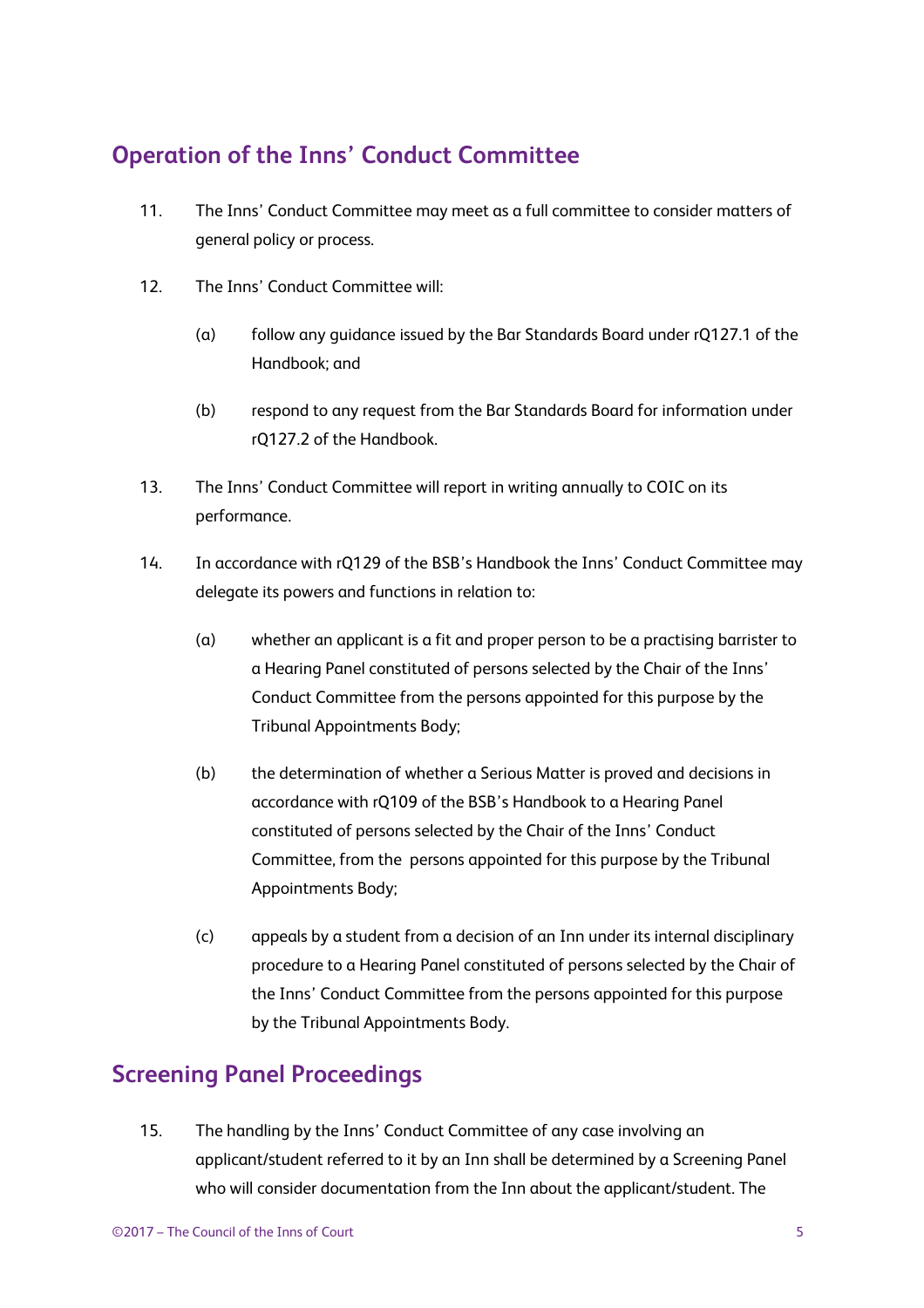Screening Panel shall comprise the Chair or Vice Chair of the Inns' Conduct Committee and one other committee member (at least one of whom must be a lay member), with support provided by a member of the BTAS Administrative team or an individual appointed by BTAS. The members of the Screening Panel will generally conduct their business by meeting in person but may, at the discretion of the Chair or Vice Chair of the Inns' Conduct Committee (as the case may be), do so by telephone or email. An Under/Sub Treasurer, or an appropriate person delegated by that Under/Sub Treasurer, may also attend meetings of the Screening Panel in person or by telephone or email to provide general advice and information to aid the Screening Panel, if required.

- 16. The Screening Panel may direct, at any stage, that the relevant Inn and/or a student or applicant provide any information in relation to a case at the Screening Panel's request. This information should normally be provided in writing within 14 days. Should a student or applicant be unwilling or unable, without good cause, to provide this further information, the Screening Panel and any subsequent Hearing Panel may make any reasonable inferences.
- 17. The purpose of the Screening Panel is
	- (a) In the case of an applicant, if the Screening Panel is satisfied, on consideration of all information provided to it, that:
		- i) there is material that suggests that the applicant is not a fit and proper person to become a barrister or may not be a fit and proper person to become a barrister; or
		- ii) there is material that gives rise to any question as to whether the applicant is a fit and proper person to become a barrister that requires further consideration by the Inns' Conduct Committee;
	- (a) the Screening Panel will refer the question of whether the applicant is a fit and proper person to a Hearing Panel for determination.
	- (b) If not so satisfied, the Inns' Conduct Committee will return the matter to the Inn, for the applicant to be admitted.
	- (c) In the case of a student, if the Screening Panel is satisfied, on consideration of all information provided to it, that there is material that suggests that a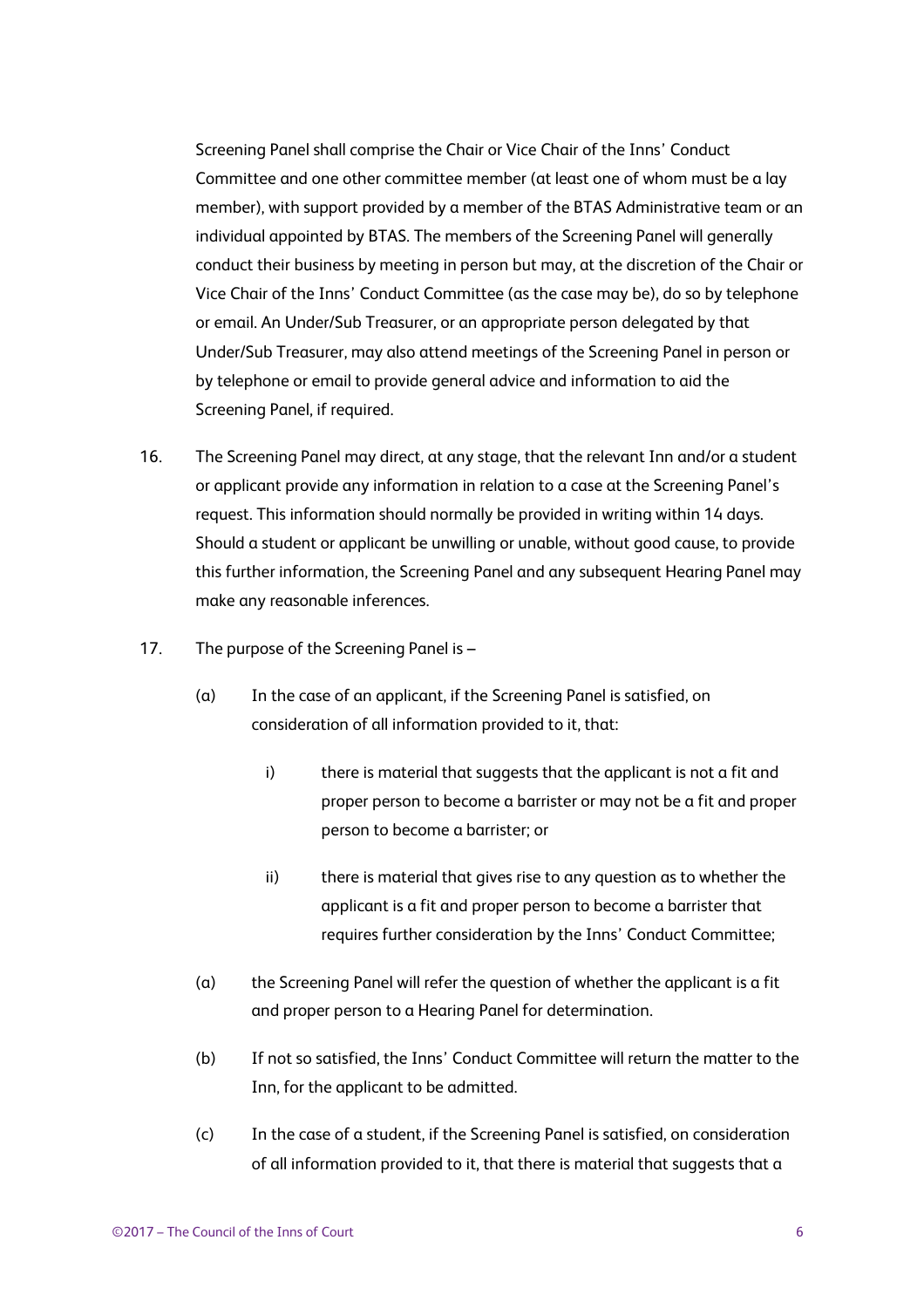Serious Matter would or might be proved in relation to the student, the Screening Panel will refer that matter to a Hearing Panel for determination.

- (d) If the Screening Panel is satisfied that there is no material on which such a finding might be made, it will notify the Inn and state its reason(s) for such decision.
- 18. In referring a case to a Hearing Panel, the Screening Panel shall determine whether it should require the appointment and attendance at a hearing of a shorthand writer or whether the provision of appropriate tape recording facilities will suffice.
- 19. If not referring a matter to a Hearing Panel, the Screening Panel will state (in summary form) the reasons for its decision not to refer to a Hearing Panel. These reasons will be provided by BTAS to the referring Inn.
- 20. Once an Inns' Conduct Committee decision has been communicated to the referring Inn, the Inn must confirm to the Inns' Conduct Committee, in writing, that the decision has been received and that any action required of them has been completed.

#### <span id="page-6-0"></span>**Appointment of a Panel to Hear a Case**

- 21. Any case involving an applicant/student referred by the Screening Panel for hearing shall be heard and determined by a Hearing Panel appointed by the Chair of the Inns' Conduct Committee
- 22. The Panel shall comprise three members including a lay member, and the Chair of the Inns' Conduct Committee will designate a Panel Chair from those three members.

#### <span id="page-6-1"></span>**Notification of arrangements for a Hearing**

- 23. As soon as practicable after a referral to a Hearing Panel for hearing, the BTAS Administrator shall write by registered post or recorded delivery, with a copy sent by email, to the applicant/student at the last known address notified to the Inn to give notification that the matter is to be heard and determined by a Hearing Panel . The letter of notification shall:
	- (a) Identify the date, time and venue of the hearing (which shall be convened as soon as practicable);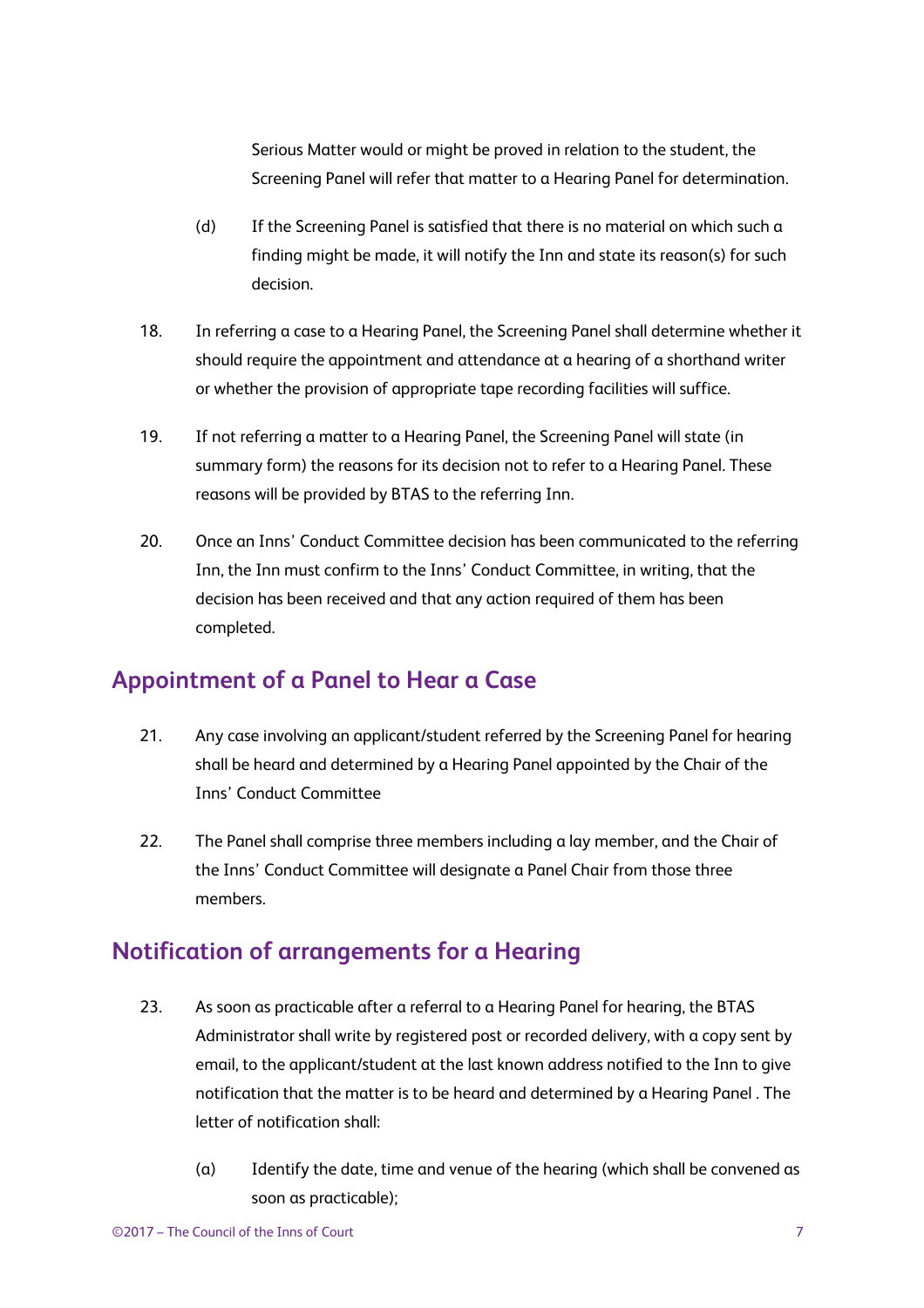- (b) Inform the applicant/student of his or her right to submit a written request (with reasons) for the hearing to be adjourned. Such request shall normally be given within seven days of receipt of the notification letter or the applicant/student will be deemed to have waived the right to ask for an adjournment;
- (c) Contain details of the referral, setting out the grounds and reasons as to why the Inn has referred the matter in question;
- (d) Inform the applicant/student whether the referring Inn will be represented;
- (e) Inform the applicant/student of the membership of the Hearing Panel and of the applicant/student's right to give written notice (with reasons) objecting to one or more of the proposed members of the Hearing Panel. Such notice shall be given within seven days of receipt of the notification letter or the applicant/student will be deemed to have waived the right to object;
- (f) Inform the applicant/student that s/he will within the period specified in the notification letter be supplied with copies of the documents that are to be provided to the Hearing Panel;
- (g) Inform the applicant/student that s/he may within such reasonable time as may be specified deliver a written answer, explanation or other representation to the Hearing Panel in advance of the hearing;
- (h) Inform the applicant/student of his or her entitlement to attend the Hearing and right to be heard by the Hearing Panel;
- (i) Inform the student/applicant of his or her right to appoint a representative or, in the case of students only, to request the appointment of a representative;
- (j) Inform the student/applicant that the hearing will take place in public unless a direction is made by the Chair under Rule 26 below that all or part of the hearing should be in private;
- (k) Require the applicant/student to inform the BTAS Administrator whether s/he intends to attend the Hearing and to be represented at the Hearing;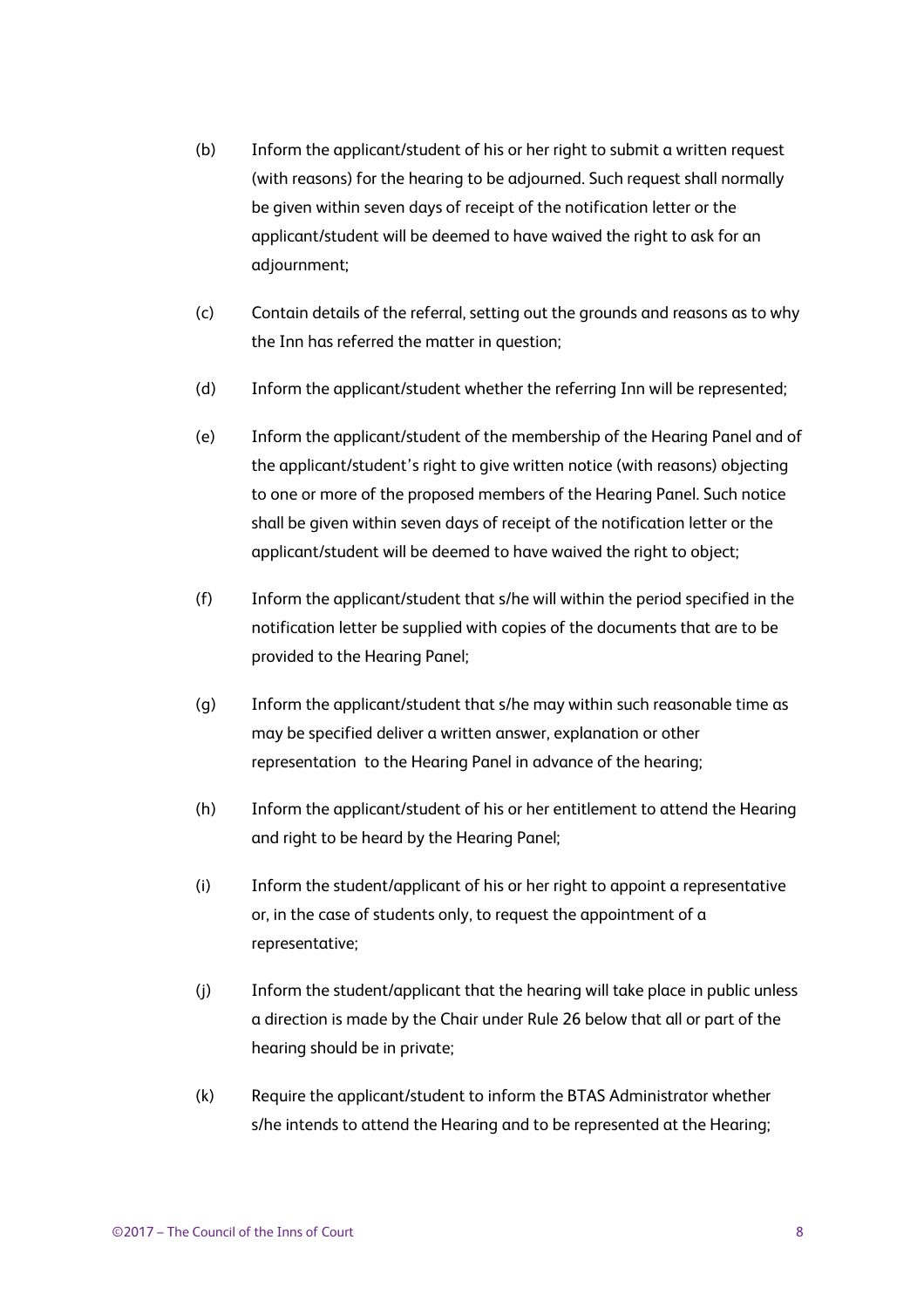- (l) Inform the applicant/student of the Hearing Panel's right to proceed with the Hearing in his or her absence and that, should they fail to attend without good cause, the Hearing Panel may make any reasonable inferences; and
- (m) Include a copy of these Rules and the Bar Training Rules, as set out in the Handbook.

#### <span id="page-8-0"></span>**Objections to Panel Membership & Requests for Adjournments**

- 24. Where the Inns' Conduct Committee has received a written notification:
	- (a) of objection to the membership of a Hearing Panel made under Rule 23(e), the Chair of the Inns' Conduct Committee shall take the relevant decision,
	- (b) of a request for a hearing to be adjourned made under Rule 23(b) the Chair of the Inns' Conduct Committee, or the Chair of a Hearing Panel, where the relevant function has been delegated under Rule 14, shall take the relevant decision,

and the reasons for such decision shall be recorded in writing and provided to the applicant/student and the referring Inn.

#### <span id="page-8-1"></span>**Conduct of the Hearing**

- 25. At any time after the Hearing Panel has been constituted, the Panel may direct that the relevant Inn and/or a student or applicant provide any information in relation to a case. This documentation information should normally be provided in writing within 14 days, unless specified otherwise by the Chair of the Panel. Should a student or applicant be unwilling or unable, without good cause, to provide this further information, the Hearing Panel may make any reasonable inferences.
- 26. The Hearing before the Panel shall ordinarily be in public, unless the Chair of the Hearing Panel, acting of his or her own motion or on request from an Inn or an applicant/student, directs that all or part of the hearing be in private.
- 27. If the Chair of the Hearing Panel makes a direction under Rule 26, the reasons for sitting in private shall be recorded in writing and provided to the referring Inn and the applicant/student.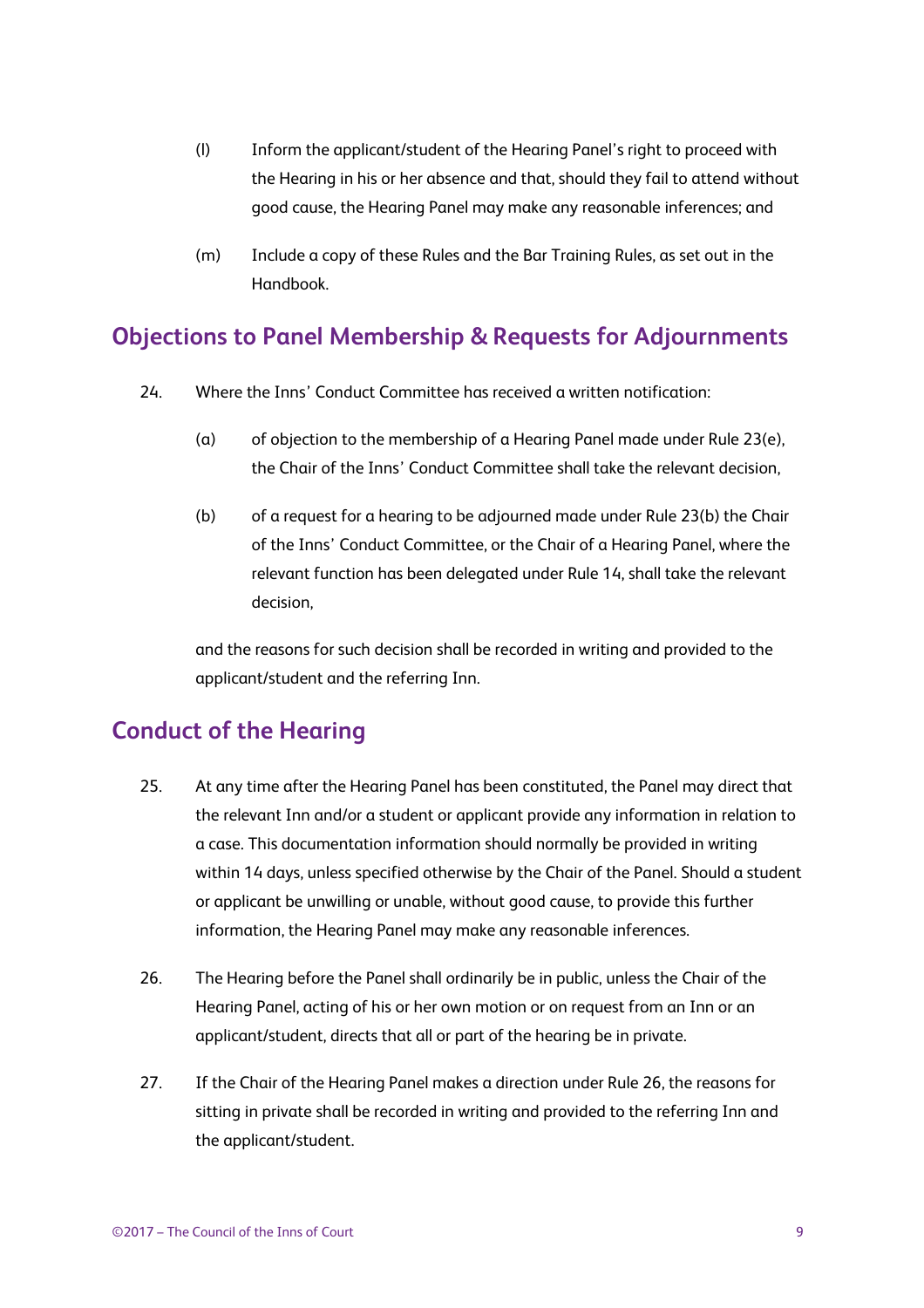- 28. Should an applicant/student fail to attend then the hearing may go ahead in their absence.
- 29. A BTAS Administrator or an individual appointed by BTAS will be in attendance at the hearing, except for during deliberation unless the Hearing Panel request assistance in relation to the Inns' Conduct Committee processes or policies.
- 30. Subject to Rule 38, proceedings at the hearing shall be at the discretion of the Chair of the Panel, but the Hearing Panel shall act in accordance with the principles of natural justice and have regard to the Statement of Principles and Guidelines for the Inns' Conduct Committee. The Panel Chair may before or at the hearing give all directions as may reasonably be necessary for the fair and orderly disposal of the referral.
- 31. The Hearing Panel shall not be bound by any enactment or rule of law relating to the admissibility of evidence in proceedings before any court.
- 32. The Hearing Panel shall treat:
	- (a) a criminal conviction of the applicant/student, which has not been set aside on appeal or otherwise, as sufficient evidence of the commission of the offence in question; and
	- (b) a finding of misconduct by a regulatory/professional/educational body exercising a regulatory, disciplinary or educational jurisdiction as sufficient evidence of the commission of the misconduct in question;

but may give such weight to that offence or misconduct as it considers reasonable in all the circumstances.

- 33. The use of video conferencing facilities, where possible, can be granted by the Panel Chair should the student or applicant agree to the use of this equipment.
- 34. Where a shorthand writer is not appointed under Rule 18 above, and no tape recording facility is provided, the BTAS Administrator or someone appointed by BTAS will ensure that a note is taken of the evidence given at the Hearing.
- 35. Where a student has requested representation under Rule 23(i) above, the Inns' Conduct Committee shall require the referring Inn to provide the student with an appropriate Bar Pro Bono Unit (the "Unit") application form for representation, and shall offer to transmit any completed form to the Unit on the student's behalf.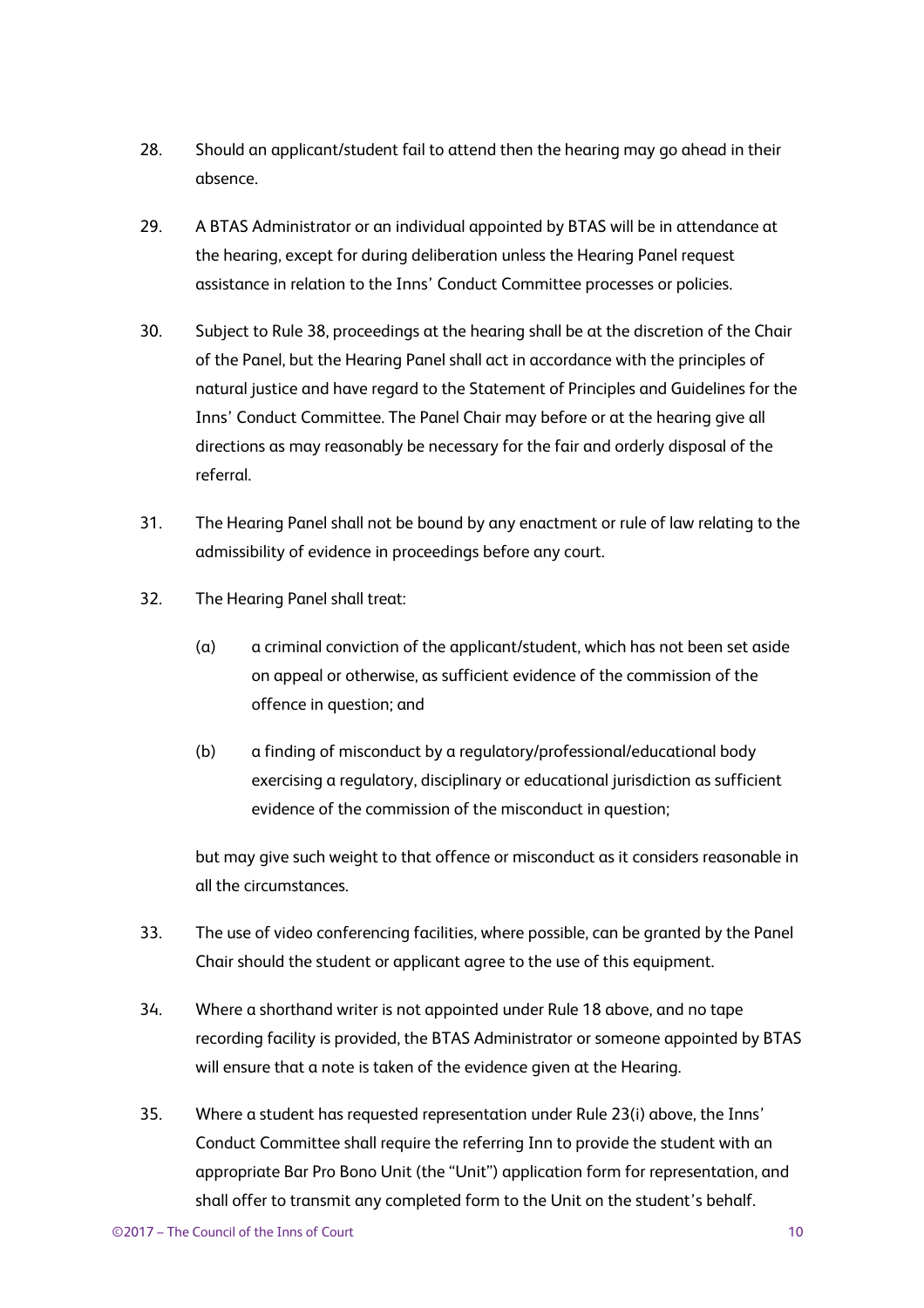- 36. Evidence may be received by the Hearing Panel by oral statement, written statement, or statutory declaration.
- 37. Members of the Hearing Panel shall have the right at each stage of the hearing to ask questions of the referring Inn's representative (where applicable), the applicant/student (or, where applicable, his or her representative).
- 38. Subject to the discretion of the Chair of the Hearing Panel, the order of proceedings shall be as follows:
	- (a) The Chair of the Panel introduces the Hearing Panel, explains the process and why the matter has been referred as well as referring to the Rules under which the matter is to be determined. The Panel Chair will identify the documents that the Hearing Panel members have been provided with.
	- (b) The student or applicant will be asked for any comments in relation to the reason for referral.
	- (c) The Hearing Panel will ask any relevant questions of the student/applicant.
	- (d) The student/applicant is then given the opportunity to raise any relevant matters not previously covered.
	- (e) Private deliberations take place.
	- (f) The Hearing Panel reconvene to ask further questions (if any), to announce their decision, to reserve their decision or to adjourn the matter to enable the production of further evidence/documents.
- 39. The Chair of the Hearing Panel may adapt the order of proceedings. Any adaptation does not invalidate any decision.
- 40. In exceptional circumstances where the Inn is represented, once the Panel Chair has explained the process the Inn will be asked to present their case with any questions from the Hearing Panel following. The student or applicant will be asked for any comments in relation to the Inn's case and the Panel will ask any relevant questions of the student/applicant. Both the Inn and the student/applicant, respectively, can make any closing remarks before the Hearing Panel deliberates.
- 41. In the event that on or immediately before the day of the hearing, and due to exceptional and unforeseen circumstances, the Panel is unable to convene in person,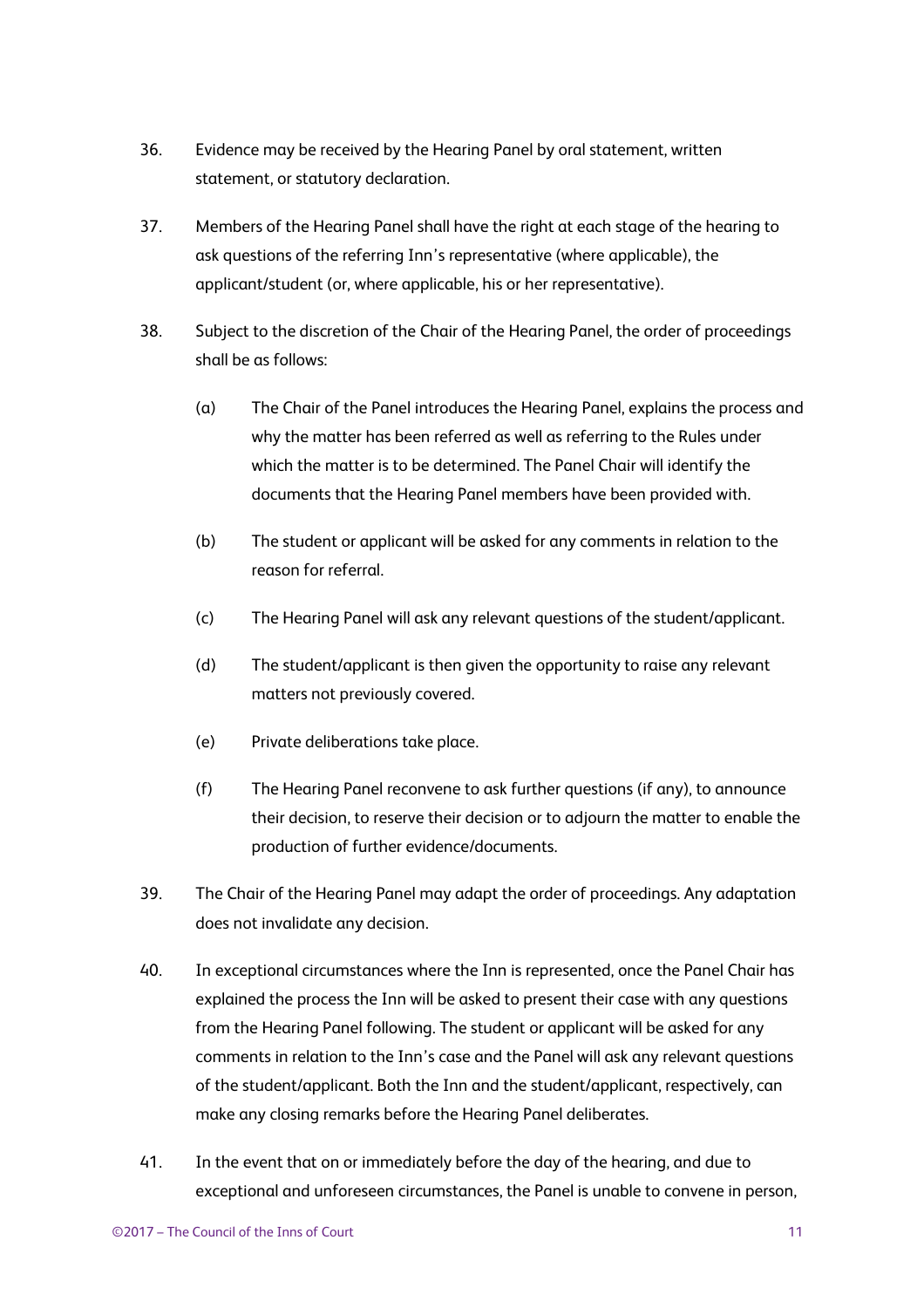the Hearing Panel may, after consultation, and once they are satisfied that there will be no injustice, proceed to conduct their business by phone/ email/ video conference facility.

#### <span id="page-11-0"></span>**Adjournments**

- 42. In any case where the Hearing Panel considers that further information is required for the fair disposal of the matter, or due to any request from the student/ applicant, the Chair of the Hearing Panel may adjourn the hearing for a fixed period of no greater than 28 days.
- 43. In exceptional circumstances where a further adjournment is deemed necessary, the Chair of the Hearing Panel may adjourn the hearing for a further fixed period of no greater than 28 days.

#### <span id="page-11-1"></span>**Decision of the Panel**

- 44. Within 14 days of the conclusion of the proceedings and on behalf of the Inns' Conduct Committee, the Hearing Panel will produce a written report setting out its findings, the reasons for those findings and its decision. A failure to provide the report within 14 days shall not (of itself) affect the validity of the decision. As soon as it is available, the written report will be sent to the applicant/student, the Inn which made the referral, the other Inns and (where appropriate) the student's BPTC Provider. Those written reports shall be retained by BTAS. The names of those students who are expelled may be published on the Inn's website.
- 45. Once an Inns' Conduct Committee decision has been communicated to the referring Inn, the Inn must confirm to the Inns' Conduct Committee, in writing, that the decision has been received and that any action required of them has been completed.
- 46. If members of the Hearing Panel are not in agreement as to the finding(s), the decision of the Panel shall be by a simple majority.
- 47. In accordance with rQ11 of the Handbook, a person whose application for admission to an Inn has been rejected on the ground that that person is not a fit and proper person to become a practising barrister or who has been expelled from an Inn because of a disciplinary offence may not apply for admission to an Inn unless a period of at least five years (or such other period as the Bar Standards Board may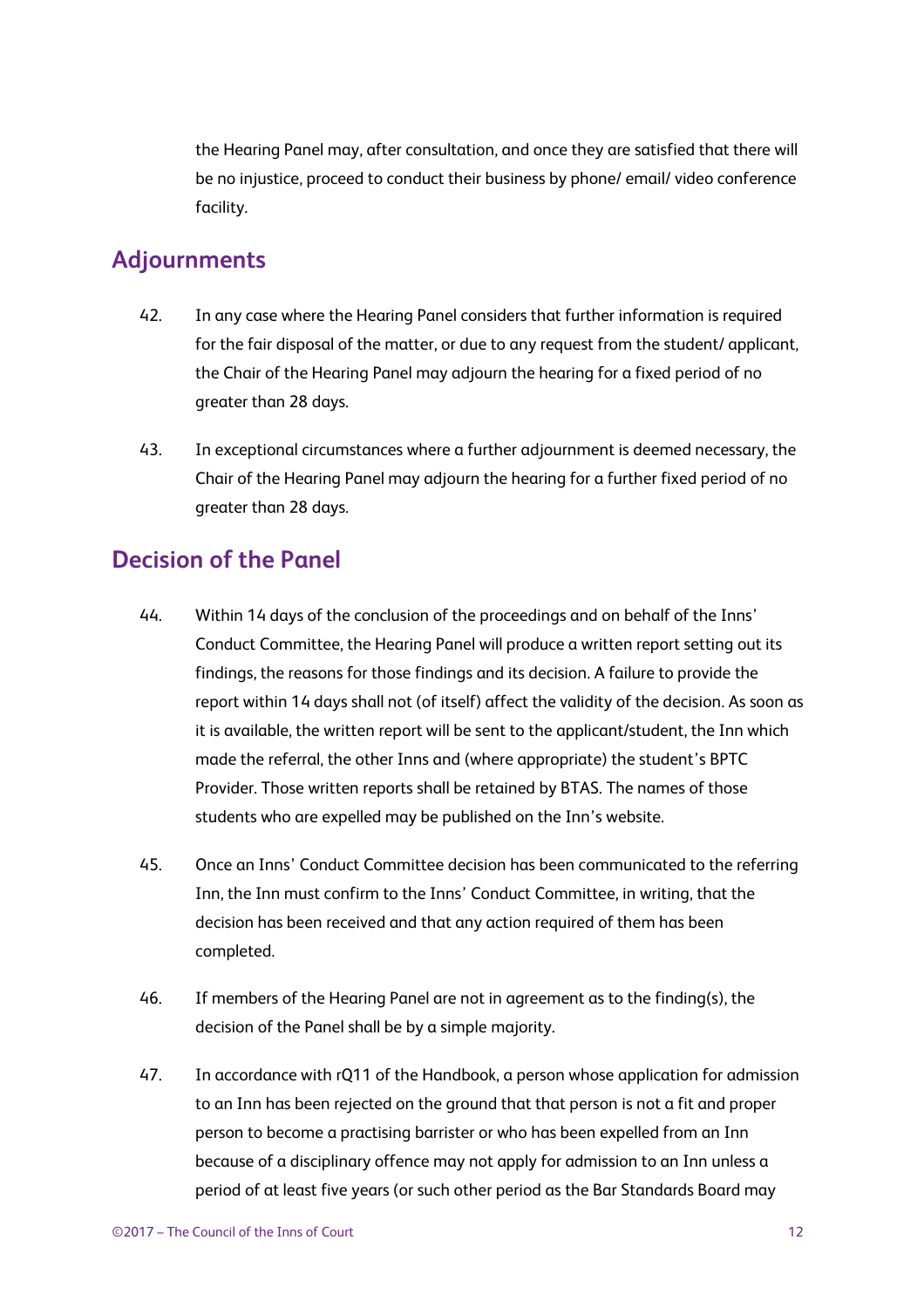determine in the particular case) has elapsed from the date of such rejection or expulsion.

#### <span id="page-12-0"></span>**Review of the decision of the Inns' Conduct Committee**

- 48. If in accordance with rQ19 and rQ110 of the Handbook, the Inns' Conduct Committee decides that the applicant/student is not a fit and proper person to become a practising barrister or finds a Serious Matter proved or, having found a Serious Matter proved, imposes any sanction, the applicant/student shall when sent the written notice of the Inns' Conduct Committee decision be informed in writing that a review of the decision under B10 of the BSB Handbook may be requested, provided that a request is made in writing to the Bar Standards Board within one month of the date when notice of the Inns' Conduct Committee decision is given.
- <span id="page-12-1"></span>49. In accordance with rQ121 of the Handbook, the Inns' Conduct Committee will consider whether to comment on any further representations and evidence which the applicant/student submits to the Bar Standards Board under rQ120.3 of the Handbook for review of an Inns' Conduct Committee decision.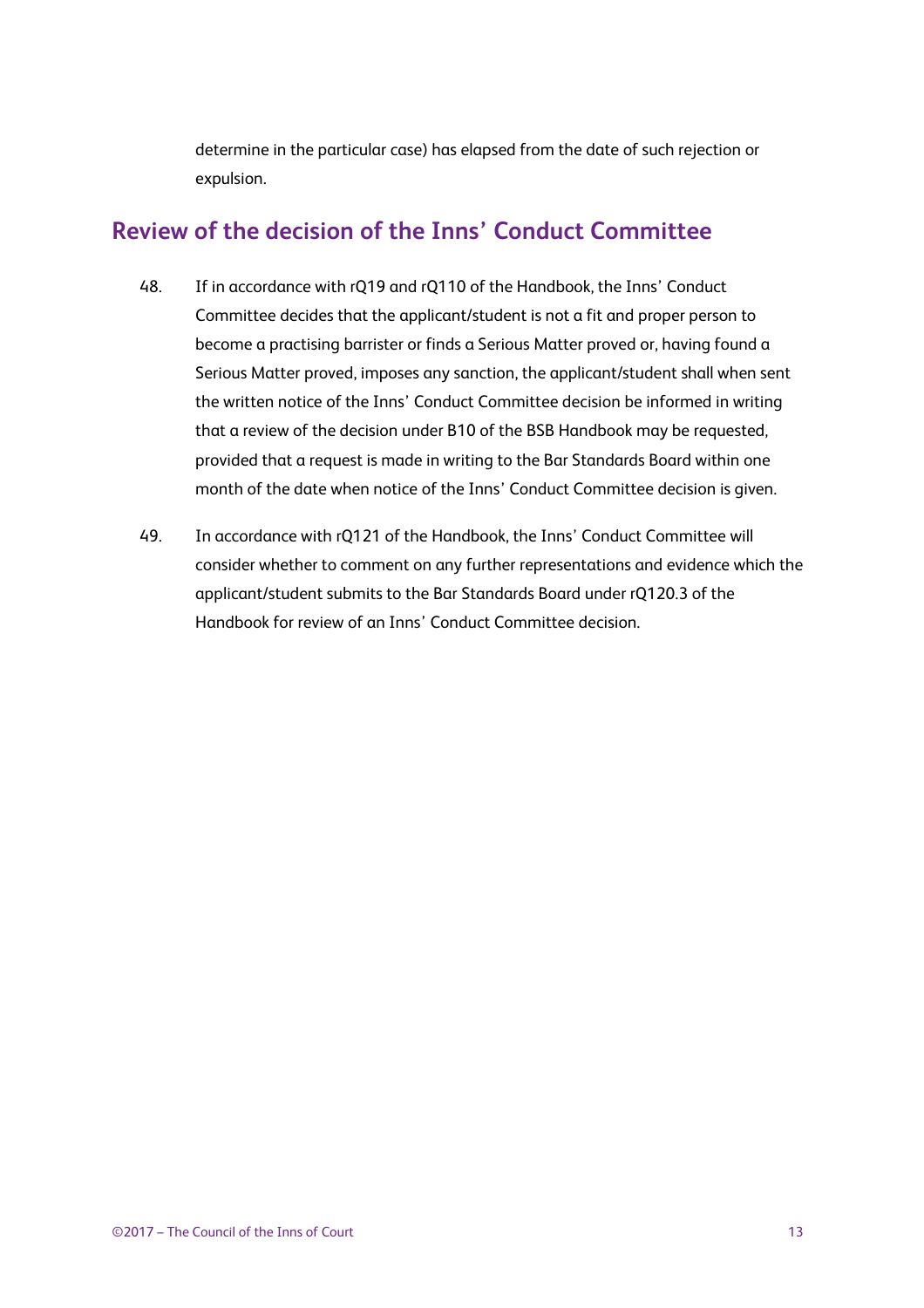### **PART IV - ADMISSION TO AN INN**

#### <span id="page-13-0"></span>**Referral by an Inn to the Inns' Conduct Committee**

- 50. To ensure consistency and transparency in decision making and in accordance with rQ16 of the Handbook, an Inn of Court will refer to the Inns' Conduct Committee for determination the question of whether an applicant is a fit and proper person to become a practising barrister and as such eligible for admission to an Inn if:
	- (a) The applicant has been convicted of a Criminal Offence (or is the subject of pending Criminal Proceedings); or
	- (b) The applicant has been convicted of a disciplinary offence by a professional or regulatory body (or is the subject of pending proceedings for such an offence); or
	- (c) The applicant has been the subject of a Bankruptcy Order or Directors Disqualification Order or has entered into an individual voluntary arrangement with creditors; or
	- (d) The applicant has previously been refused admission to or expelled from an Inn; or
	- (e) There is any other circumstance which in the opinion of the Inn calls into question the applicant's fitness to become a practising barrister.
- 51. In referring an applicant for admission to the Inns' Conduct Committee, an Inn, at its discretion, may appoint a representative to present the Inn's case at any hearing.
- 52. The Inns' Conduct Committee will determine whether a referred applicant is a fit and proper person to become a practising barrister, and should be admitted to an Inn of Court by reference to rQ9 of the Handbook.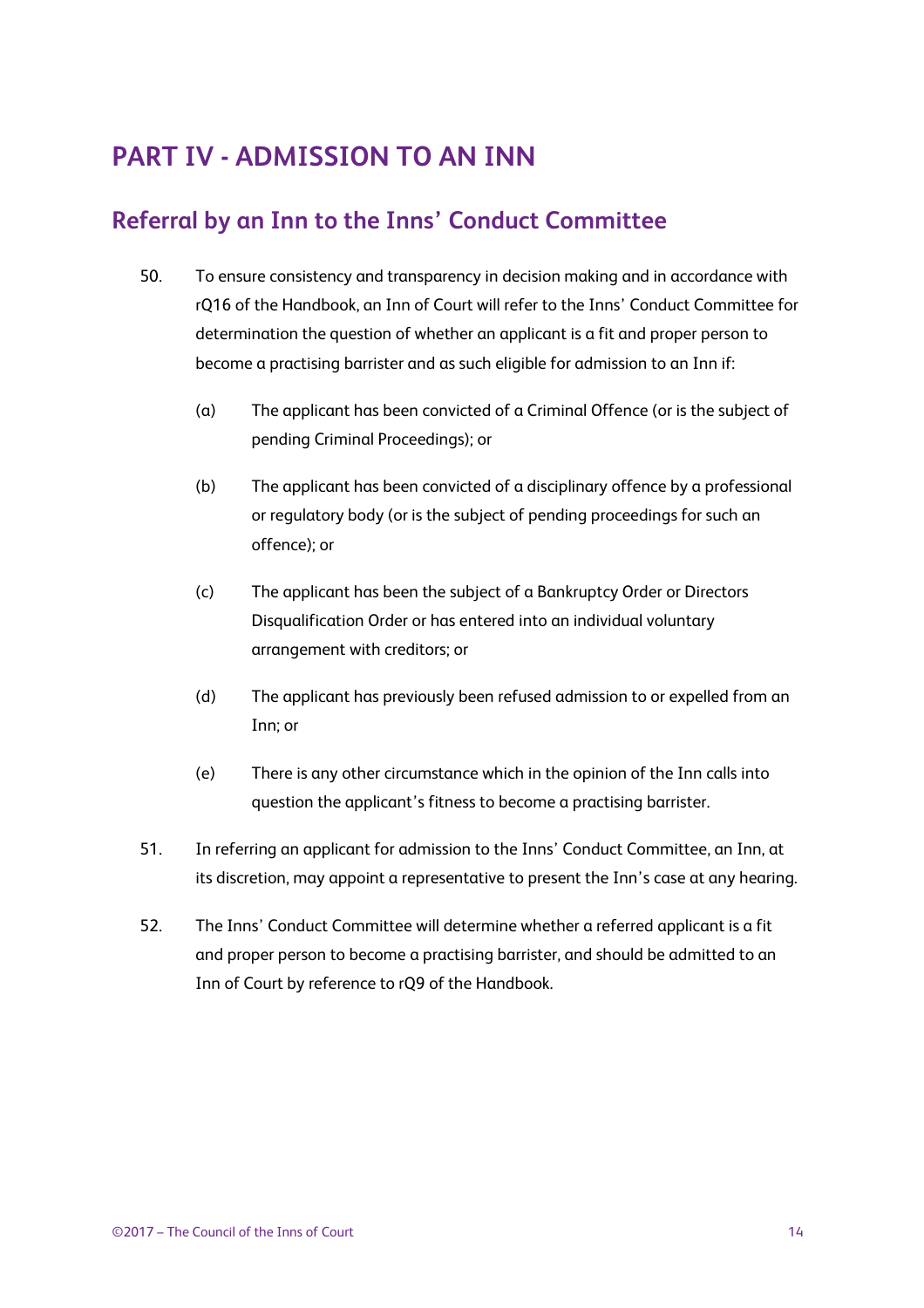### <span id="page-14-0"></span>**PART V – CONDUCT OF STUDENT OF AN INN**

### <span id="page-14-1"></span>**Referral by an Inn to the Inns' Conduct Committee of a Serious Matter**

- 53. To ensure consistency and transparency in decision making and in accordance with rQ108 of the Handbook, an Inn of Court will refer any matters relating to the conduct of a student of the Inn to the Inns' Conduct Committee for determination if the Inn decides that the student's conduct constitutes a Serious Matter. If it is decided by an Inn that the student's conduct does not constitute a Serious Matter, the Inn will deal with the matter under its internal disciplinary procedures in accordance with rQ106 of the Handbook.
- 54. A student in relation to whom a conduct matter is being considered under Part V of these Rules by either the Inn to which the student belongs or the Inns' Conduct Committee, will be held in membership of the Inn until the conclusion of the matter.
- 55. In referring a student to the Inns' Conduct Committee, an Inn, at its discretion, may appoint a representative to present the Inn's case at any hearing.
- 56. The Inns' Conduct Committee will determine whether it finds the Serious Matter proved by reference to rQ104 and Part 6 of the Handbook.
- 57. If the Inns' Conduct Committee finds a Serious Matter proved, it may in accordance with rQ109 of the Handbook:
	- (a) advise the Student as to future conduct;
	- (b) reprimand the Student;
	- (c) order that the Student's Call to the Bar be postponed for a specified period;
	- (d) direct that the Student be expelled from the Inn (in which case the Inn must expel the Student); or
	- (e) Any combination of the above.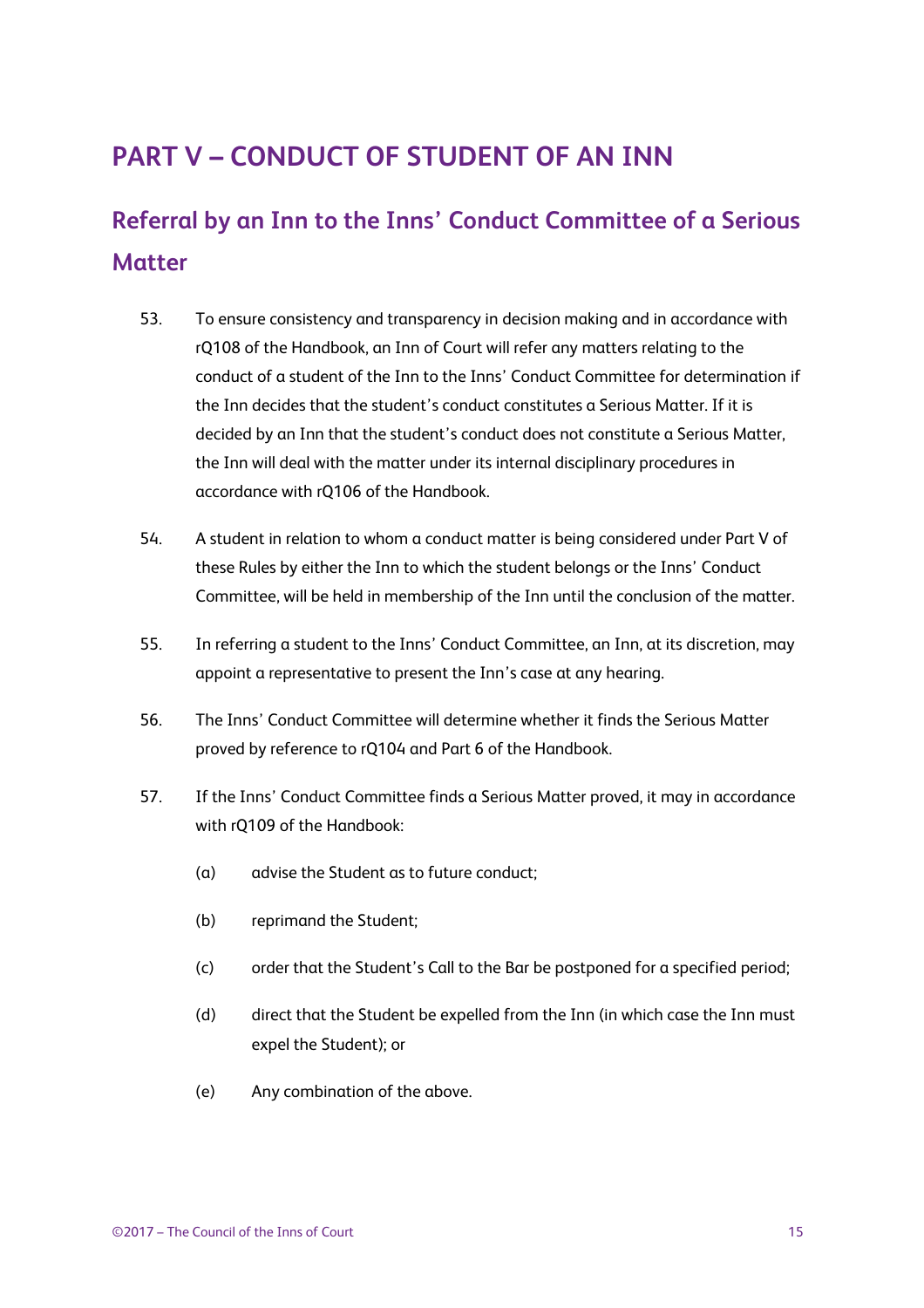## <span id="page-15-0"></span>**PART VI – REVIEW OF AN INN DECISION BY THE INNS' CONDUCT COMMITTEE**

### <span id="page-15-1"></span>**Appeal Request by a student for a Review of a decision under an Inn's internal disciplinary procedures**

- 58. In accordance with rQ107 of the Handbook, the Inns' Conduct Committee will consider requests from students for a review of a decision of an Inn under its internal disciplinary procedures, whether as a consequence of rQ106 of the Handbook or Rule 60. Such requests must be made in writing to the BTAS Administrator within one month of the date when the Inn gave notice of the decision.
- 59. An appeal to the Inns' Conduct Committee from a finding of an Inn shall be by way of review by a Hearing Panel, not a re-hearing.
- 60. A request from a student for a review must be accompanied by:
	- (a) a copy of the notice of the Inn decision and the reasons for it;
	- (b) copies of all documents submitted or received by the student which were before the Inn; and
	- (c) the student's reasons for dissatisfaction with the Inn's decision.
- 61. On receiving an appeal from a student, the BTAS Administrator shall notify the Inn and invite it to comment on the student's reasons for dissatisfaction.
- <span id="page-15-2"></span>62. A Hearing Panel may allow the appeal, affirm the decision of the Inn under its internal disciplinary procedures, or substitute any decision which could have been made by the Inn.